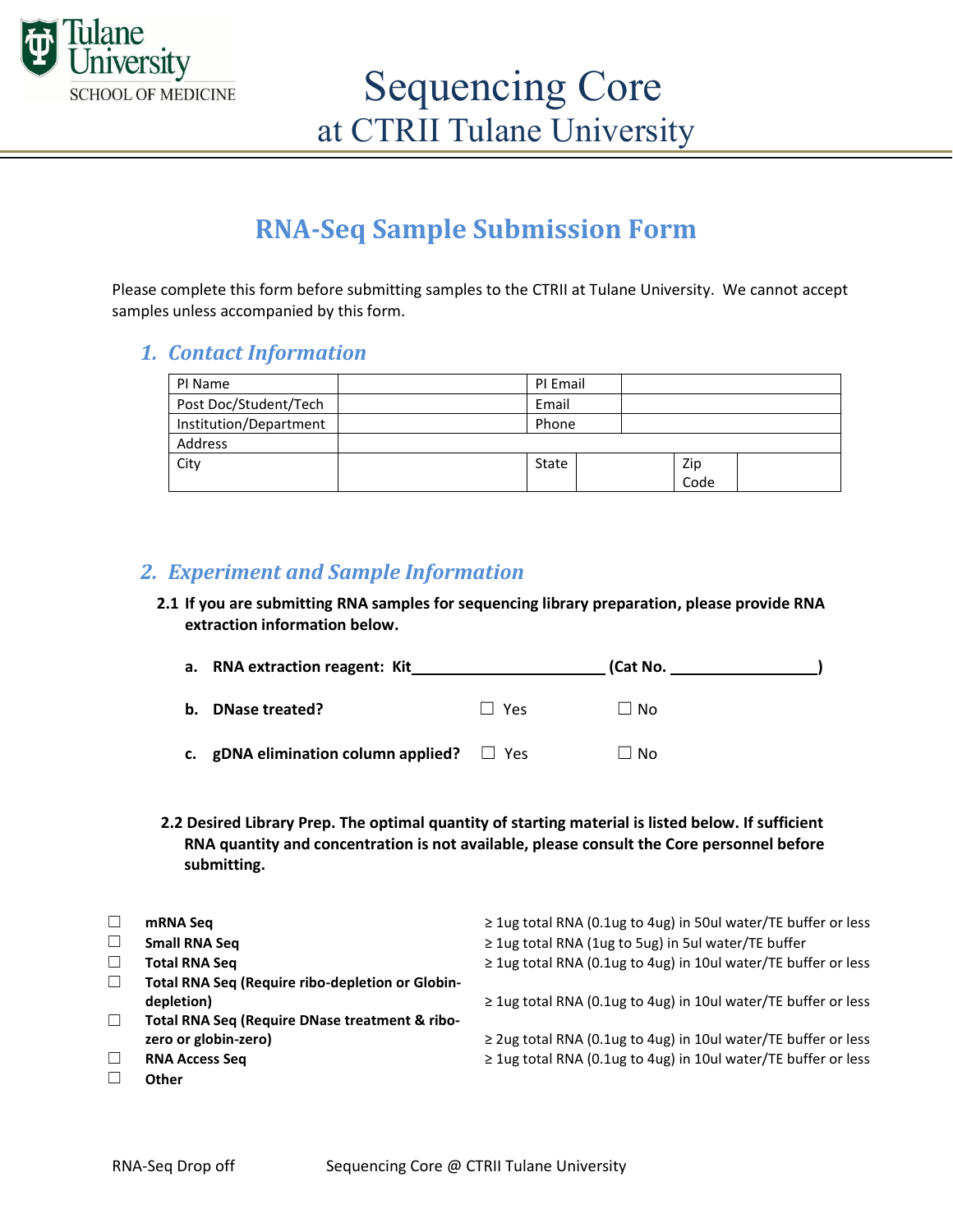

Please provide sample QA/QC data if any (Nano Drop, Pico Green, QPCR, Qubit, Bioanalyzer, etc)

#### **2.3 If you are submitting ready-to-run sequencing libraries, please indicate the number and type of library.**

Number:

| $\mathbf{1}$ | mRNA Seq              |
|--------------|-----------------------|
| $\perp$      | <b>Small RNA Seq</b>  |
| $\perp$      | <b>Total RNA Seg</b>  |
| $\perp$      | <b>RNA Access Seg</b> |
| $\Box$       | Other                 |

Please indicate what kit you used for sequencing library preparation:

Please provide library QA/QC data if any (Nano Drop, Pico Green, QPCR, Qubit, Bioanalyzer, etc):

#### **2.4 Sample information**

- **1** Name the species of samples submitting
- **2** Name the source of RNA: tissue the source of RNA: tissue
- **3** Sample names and concentration (if available) in the box below.(Add more rows if needed)

| Sample Name        | Concentration               | Tag Sequence (if any)     |
|--------------------|-----------------------------|---------------------------|
| Example: Kolls0001 | 1ug Total RNA in 10ul water | Illumina Adapter 1 ATCGGT |
|                    |                             |                           |
|                    |                             |                           |
|                    |                             |                           |
|                    |                             |                           |
|                    |                             |                           |
|                    |                             |                           |
|                    |                             |                           |
|                    |                             |                           |
|                    |                             |                           |
|                    |                             |                           |
|                    |                             |                           |
|                    |                             |                           |
|                    |                             |                           |
|                    |                             |                           |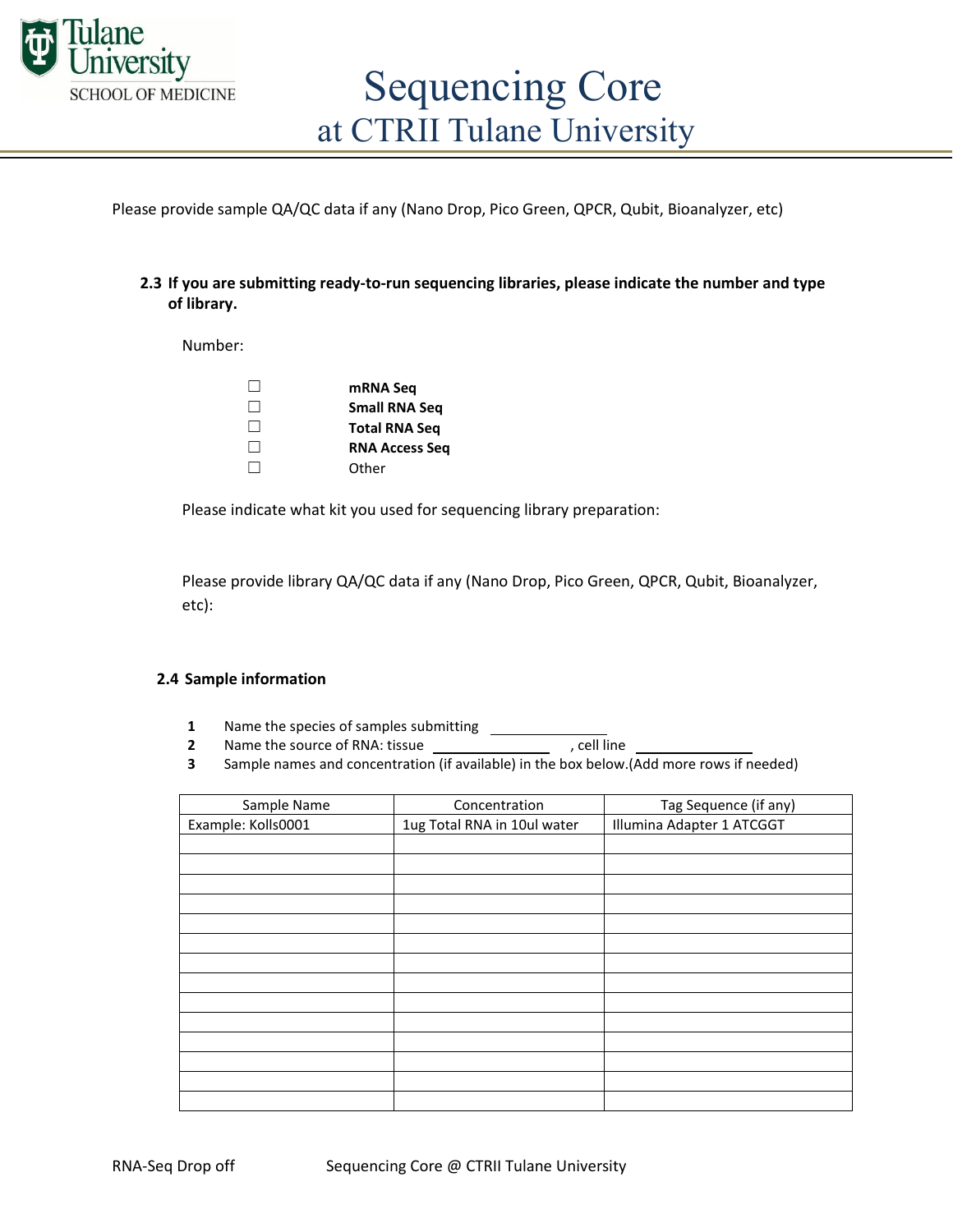

## Sequencing Core at CTRII Tulane University

#### **2.5 Choose sequencing run options below**

#### **Select Output Level**

- $\Box$  P2 (100 cycle kit): 400M Single Reads, 800M Paired-End Reads, 40 Gb Output per Flow Cell
- □ P2 (200 cycle kit): 400M Single Reads, 800M Paired-End Reads, 80 Gb Output per Flow Cell
- $\square$  P2 (300 cycle kit): 400M Single Reads, 800M Paired-End Reads, 120 Gb Output per Flow Cell
- $\Box$  P3 (100 cycle kit): 1.1B Single Reads, 2.2B Paired-End Reads, 110 Gb Output per Flow Cell
- $\square$  P3 (200 cycle kit): 1.1B Single Reads, 2.2B Paired-End Reads, 220 Gb Output per Flow Cell
- $\square$  P3 (300 cycle kit): 1.1B Single Reads, 2.2B Paired-End Reads, 330 Gb Output per Flow Cell

#### **Select read type and length**

- $\Box$  Single Read 100 cycles (1x100)
- $\Box$  Single Read 200 cycles (1x200)
- $\Box$  Paired End Read 200 cycles (2x100)
- $\Box$  Paired End Read 300 cycles (2x150)

**Paired-end sequencing allows users to sequence both ends of a fragment and generate highquality, alignable sequence data. Paired-end sequencing facilitates detection of genomic rearrangements and repetitive sequence elements, as well as gene fusions and novel transcripts.**

**Single-read sequencing involves sequencing DNA from only one end, and is the simplest way to utilize Illumina sequencing. This solution delivers large volumes of high-quality data, rapidly and economically. Single-read sequencing can be a good choice for certain methods such as small RNA-Seq or chromatin immunoprecipitation sequencing (ChIP-Seq).** 

**CUSTOM: (Please provide complete description)**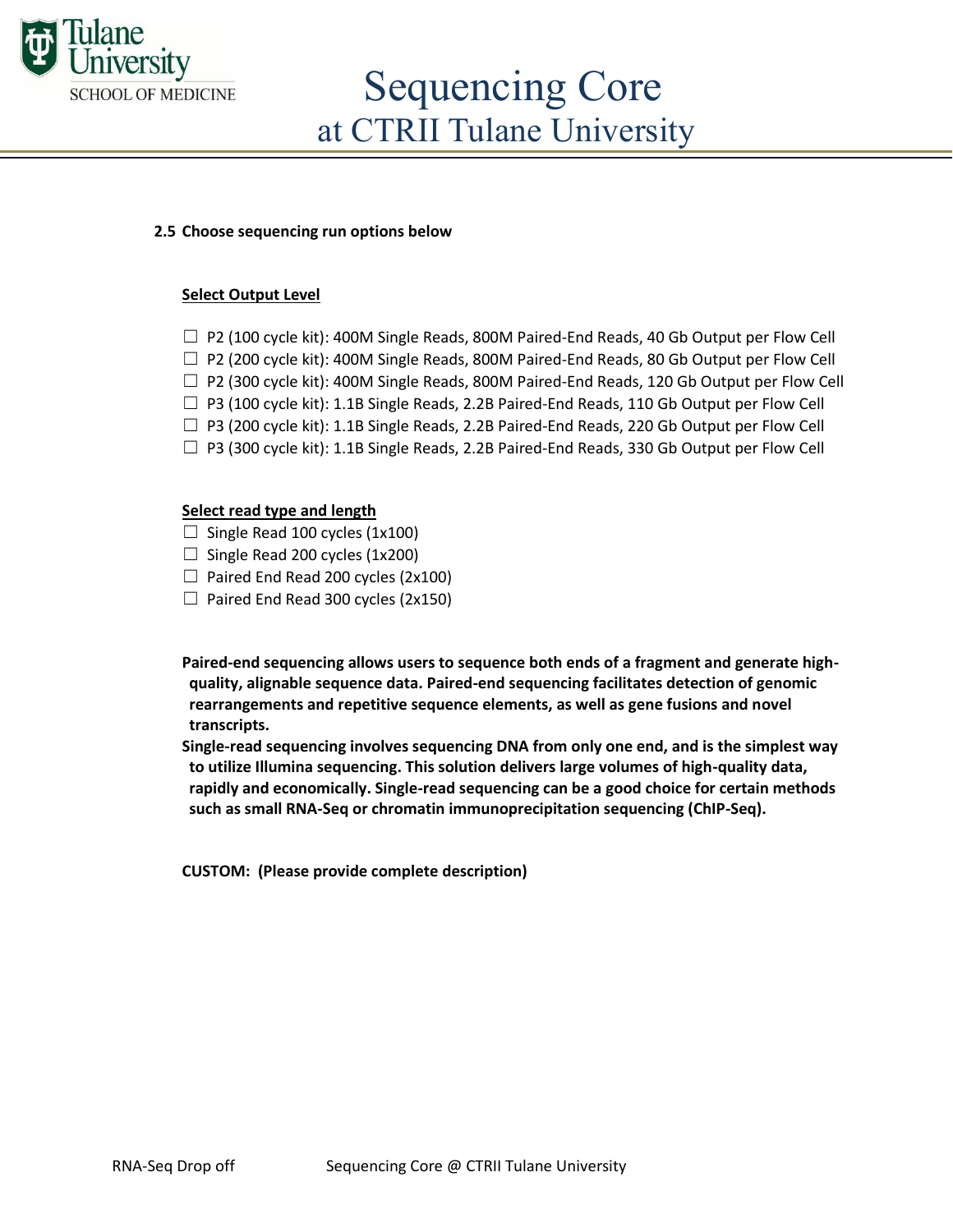

#### **2.6 Data analysis/bioinformatics options**

- ☐ On your own
- $\Box$  Primary analysis done by the Center
- $\Box$  Slug analytics or done by the Center (See price sheet for details)

 **If done in house, list groups or pairwise analysis below from the samples listed in 2.3** 

#### **2.7 Data Delivery Format**

- $\Box$  User supplied external hard drive minimum of 100GB required
- ☐ Tulane Box Account
- ☐ Illumina BaseSpace Transfer BaseSpace account required

## *3 Payment Information*

Please attach a copy of the quote received from the Sequencing Core at CTRII Tulane University to this form. Sample submission will not be accepted unless a quote for services has been generated prior to submission.

#### **CLIENT INFORMATION**

Name of Principal Investigator: Lab Location: Phone Number: Email Address Account Manager Contact information:

Tulane University Account Number

Other (Please provide billing contact information for invoicing)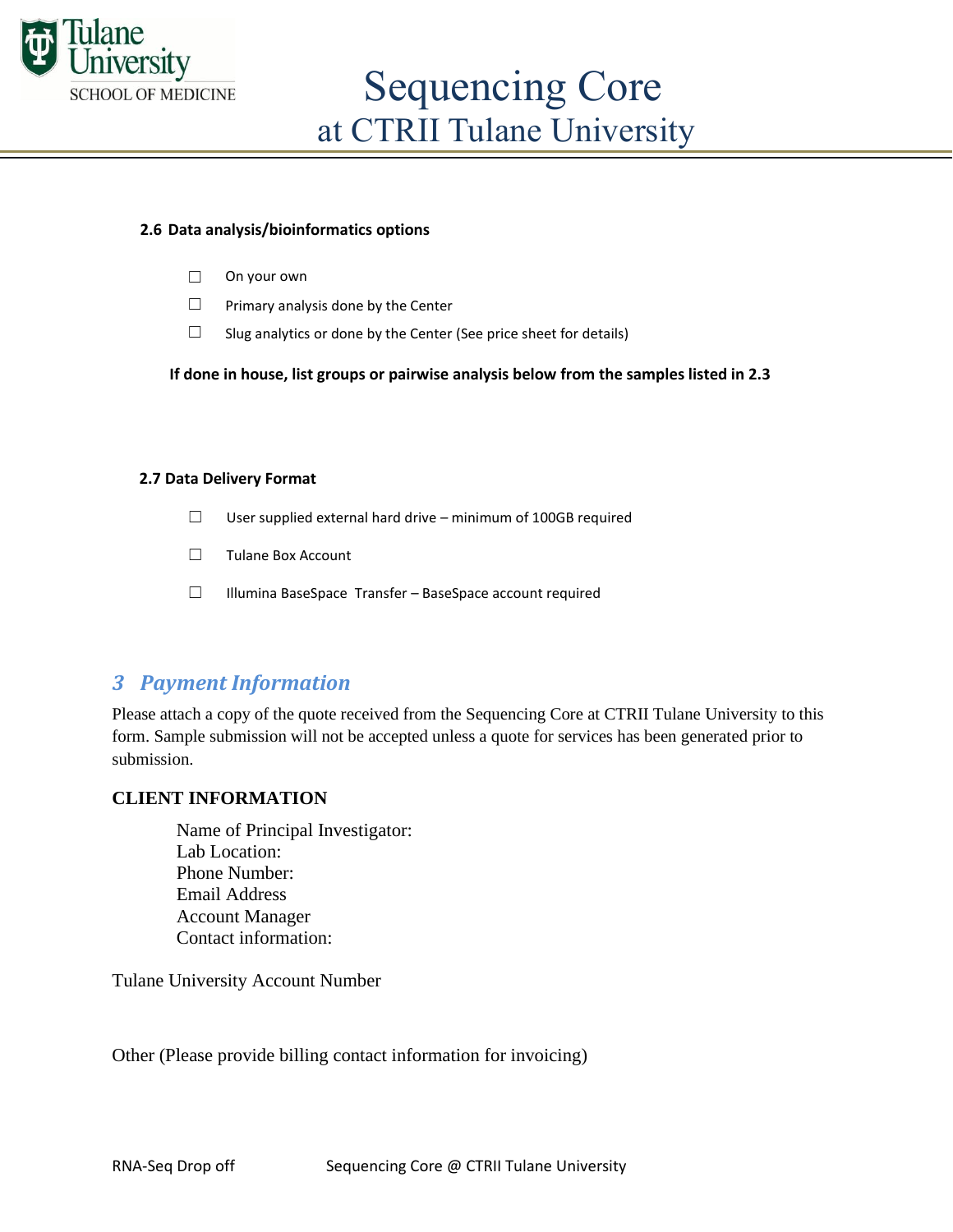

## *4 Sample Drop off or by Shipping*

Email or call to schedule a time for sample drop off.

| Contact         | Kejing Song                                                     | ksong1@tulane.edu 504-988-0453 |  |
|-----------------|-----------------------------------------------------------------|--------------------------------|--|
| Contact         | <b>Genevieve Pierre</b>                                         | gpierre@tulane.edu             |  |
| Hours of        | 9:00am to 4:30pm                                                |                                |  |
| operation for   | Monday - Friday, excluding University holidays.                 |                                |  |
| sample drop off |                                                                 |                                |  |
| Location/       | Center for Translational Research in Infection and Inflammation |                                |  |
| Shipping        | <b>Tulane University School of Medicine</b>                     |                                |  |
| <b>Address</b>  | JBJ 345                                                         |                                |  |
|                 | 333 S. Liberty St                                               |                                |  |
|                 | J. Bennett Johnston 345                                         |                                |  |
|                 | New Orleans, LA 70112                                           |                                |  |

## *5 Required Signatures*

Please have both the Principal Investigator (PI) that will be paying for the Sequencing Services and the Research/Technician/Student/ Post-Doc preparing the samples sign below acknowledging that all of the information provided on the form is correct. Signature of this form acknowledges that the PI and Technician/Student/Post-Doc have agreed to all sample submission, quality, quantity, project scheduling, and researcher financial responsibility requirements. Signature of this form authorizes the Sequencing Core at CTRII Tulane University to order all consumables necessary for the researcher's sequencing project and confirms that the PI is financially responsible for items ordered for their project and all labor cost associated with the project.

| Principle Investigator Signature      | Date |  |
|---------------------------------------|------|--|
| Technician/Student/Post-Doc Signature | Date |  |

## *6 Data and Sample Retrieval*

All data from sequencing run will be deleted from our servers 30 days after your project is complete. Please submit an external hard drive to collect your data.